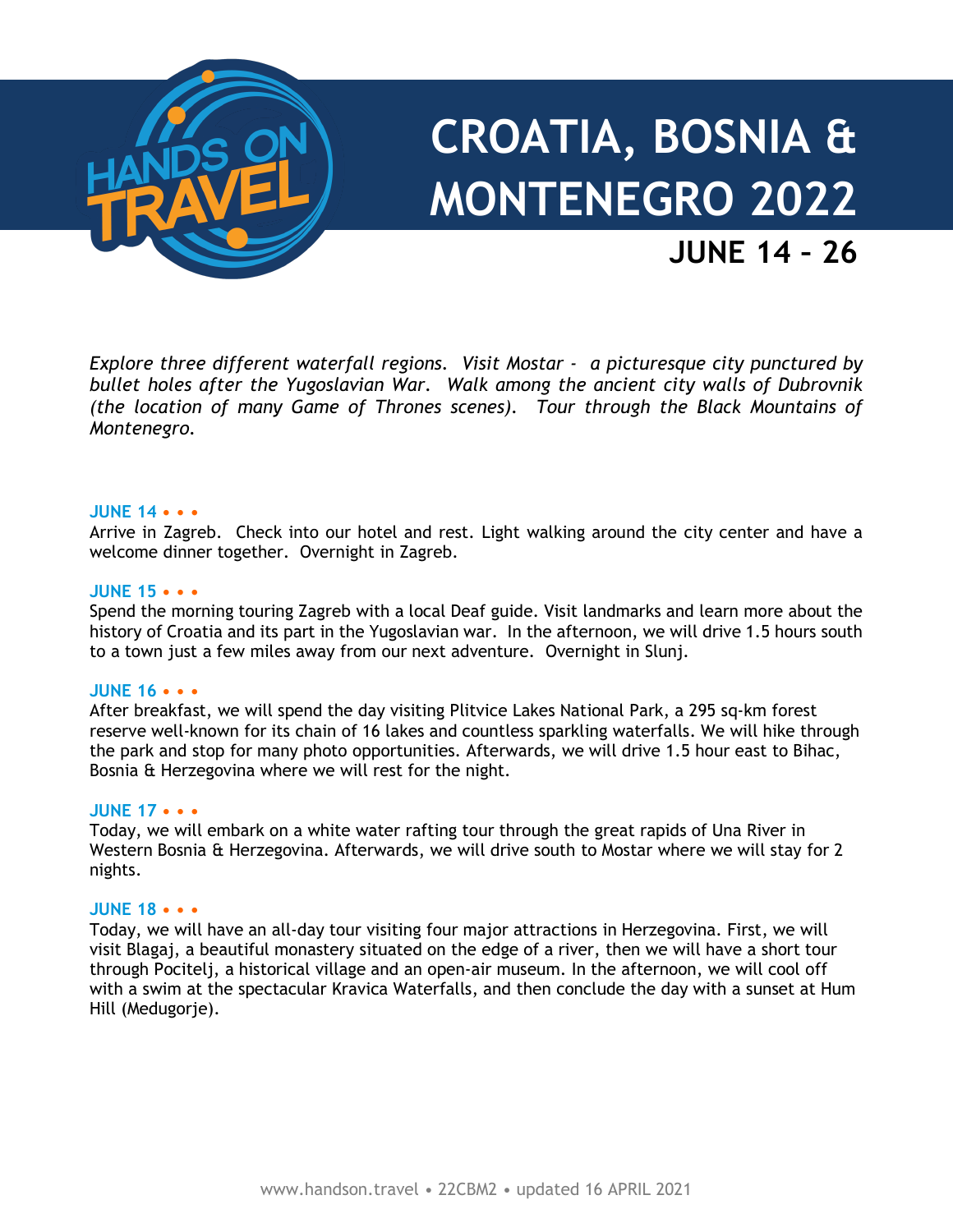## **JUNE 19 • • •**

In the morning we will have a short walking tour of Mostar with a local Deaf Bosnian, and you will learn more about the fascinating history of the Old Mostar Bridge and witness some of the aftermath of the Yugoslavian War, which left behind some of its most severe destruction in this city. In the afternoon, we will drive to Kotor, Montenegro where we will stay for 4 nights.

#### **JUNE 20 • • •**

Today, we will embark on a 'Great Montenegro Tour' which will include all the highlights of this small country. We will start early in the morning after breakfast with several photo stops and then we will arrive at Tara Bridge where you will have the opportunity to zipline directly above the dramatic Tara River Canyon. Then, we will visit Zabljak and have free time at the Black Lake. After lunch, we will visit Ostrog Monastery, and time permitting, we will conclude the day with a 360 degree view of the Black Mountains at Lovcen.

#### **JUNE 21 • • •**

Free day in Kotor. You can rest, do some shopping, stroll through the old city, swim at the Kotor Bay, and/or hike up the fortress for a sweeping view of the old city. Your guide will be available to assist with any activity you choose to participate in.

#### **JUNE 22 • • •**

After breakfast, we will go to the Kotor harbor where we will embark on a full-day Kotor Bay Cruise tour, which includes stops at various points of interest, opportunities for swimming (including a Blue Cave), a visit to a tunnel that was used for storing submarines during the Yugoslavian War, and finally, a leisurely boat ride back to Kotor as the sun sets on the Kotor Bay.

#### **JUNE 23 • • •**

Travel two hours north to Dubrovnik, Croatia. Upon arrival, we will have a tour around the old city and then take a cable car up to a plateau just before sunset for a view of the old city and dinner. Overnight in Dubrovnik.

#### **JUNE 24 • • •**

Sleep in a bit today! After breakfast, we will check out of our hotel and drive to Split, Croatia. Either stop by Ston to hike 5 km along a stone wall with a beautiful view, or you can have some free time to walk around Split, a bustling coastal city. Overnight in Split.

#### **JUNE 25 • • •**

We will start the day bright and early with a drive to Krka National Park. Upon arrival, we will take a ferry from Skradin to the Krka Waterfalls and then you will be able to swim alongside an impressive set of aqua-blue waterfalls. Rest and lounge around inside the park for the afternoon, and then we will drive 3 hours back to Zagreb. Farewell dinner. Overnight in Zagreb.

#### **JUNE 26 • • •**

After a wrap-up breakfast, we will transport you to the airport for your departure flight.